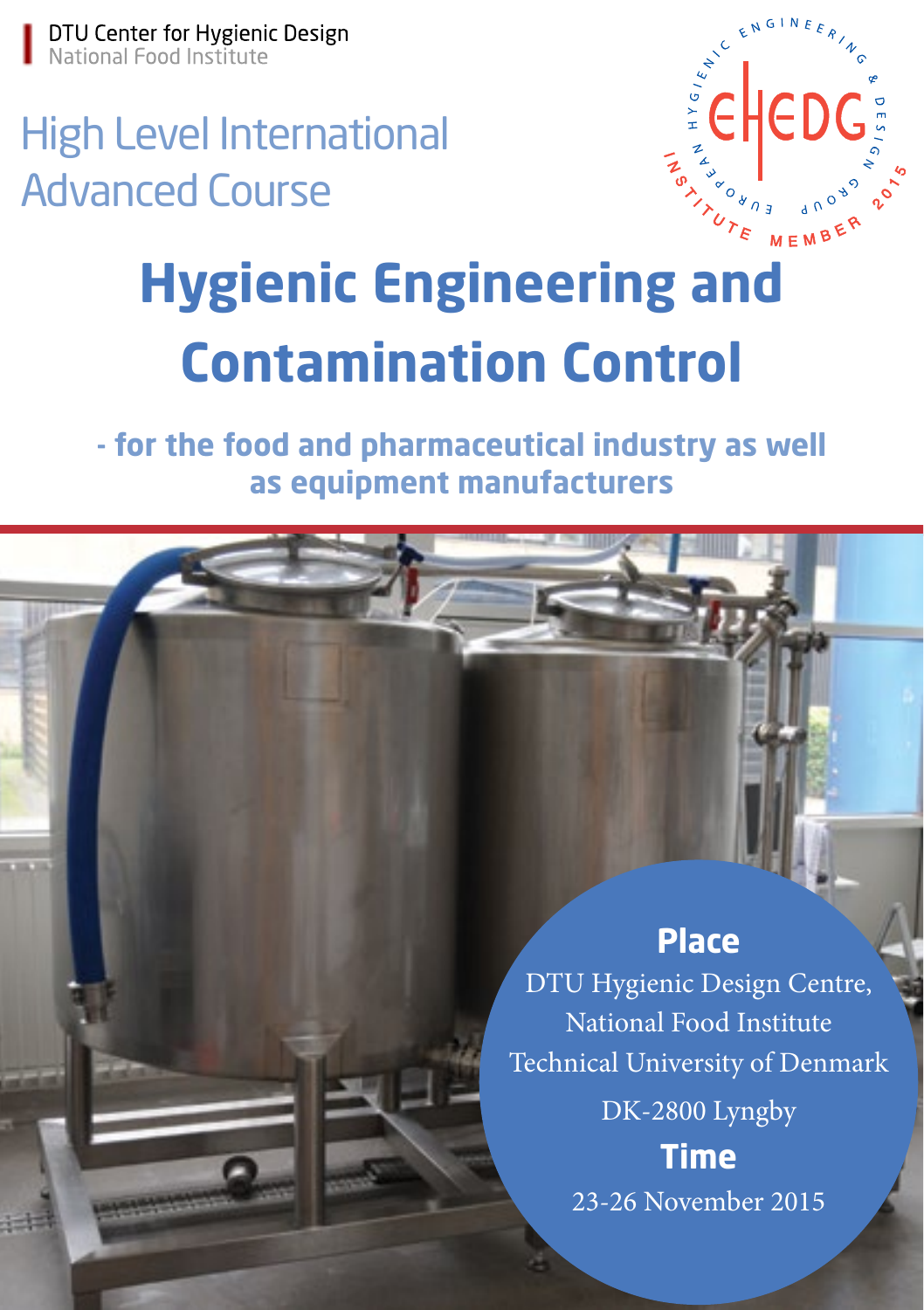#### **Aim**

The course gives knowledge about and insight into the hygienic design of equipment and processes for the pharmaceutical and food industry, and suppliers will be better able to use this knowledge to satisfy the needs of consumers and regulators.

Investing in hygienic design can – when optimally used – lead to diminished down time, lower maintenance and cleaning costs, and less environmental impact with efficient cleaning, optimal product safety and constant product quality as a result. The course trainers and also how to anticipate future changes.

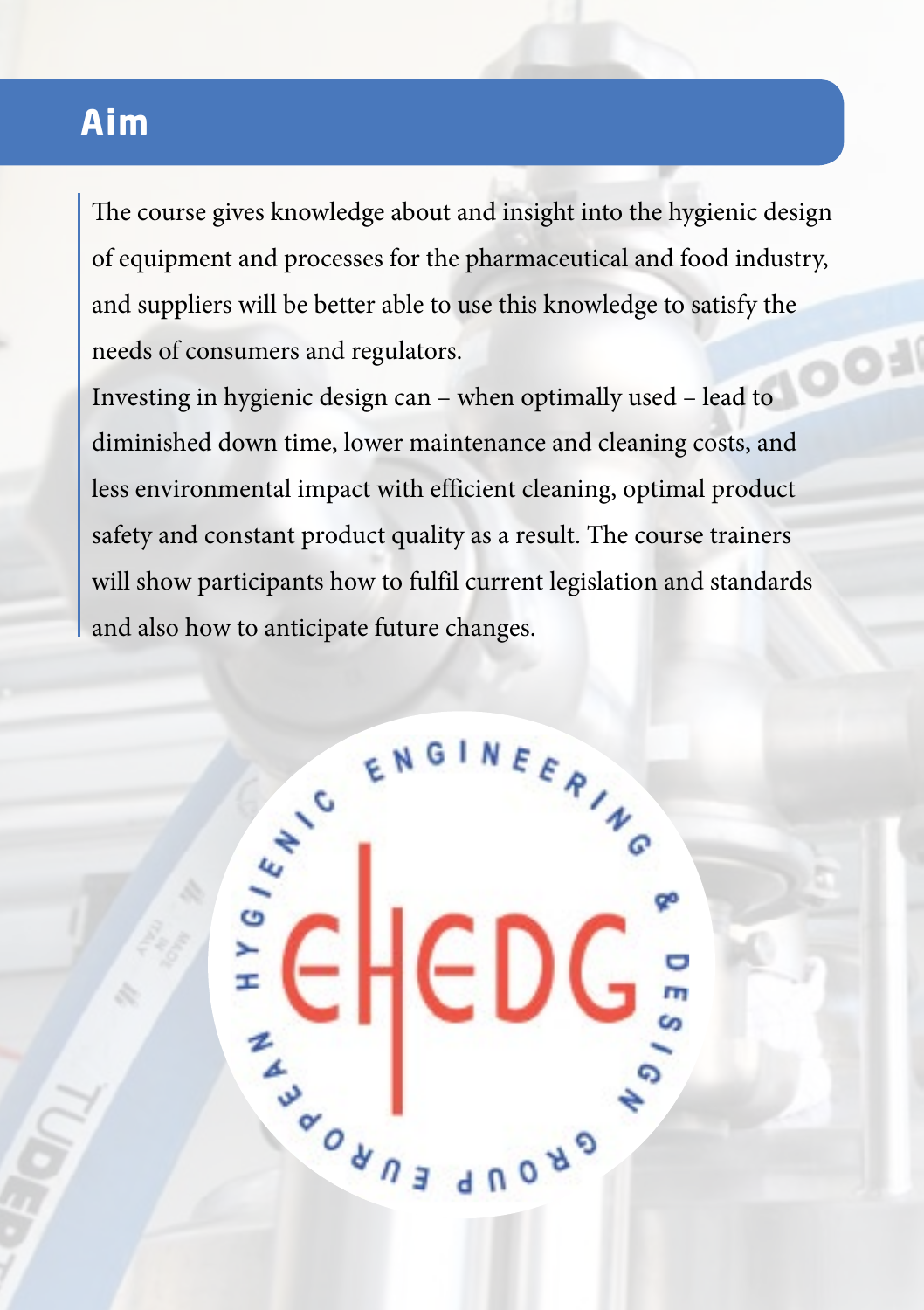### **Participants**

The course is originally targeted at the food industry with service procedures. Drawing on knowledge of the industries involved, we believe that there is valuable science-based information for pharmaceutical, cosmetic and related industries as well as their suppliers. The course is targeted at mechanical engineers, managers and supervisors in the food and pharmaceutical industry, constructors, draughts men, project managers and sales engineers, who are active in using, building or servicing equipment for industries that rely on hygienic or aseptic processing.

The course is also excellent for technical and quality assurance staff in these industries.

#### **Previous training and working experience**

Participants should have a minimum of two years of relevant practical experience. Participants with equivalent training or experience may be able to participate after consulting the course trainers.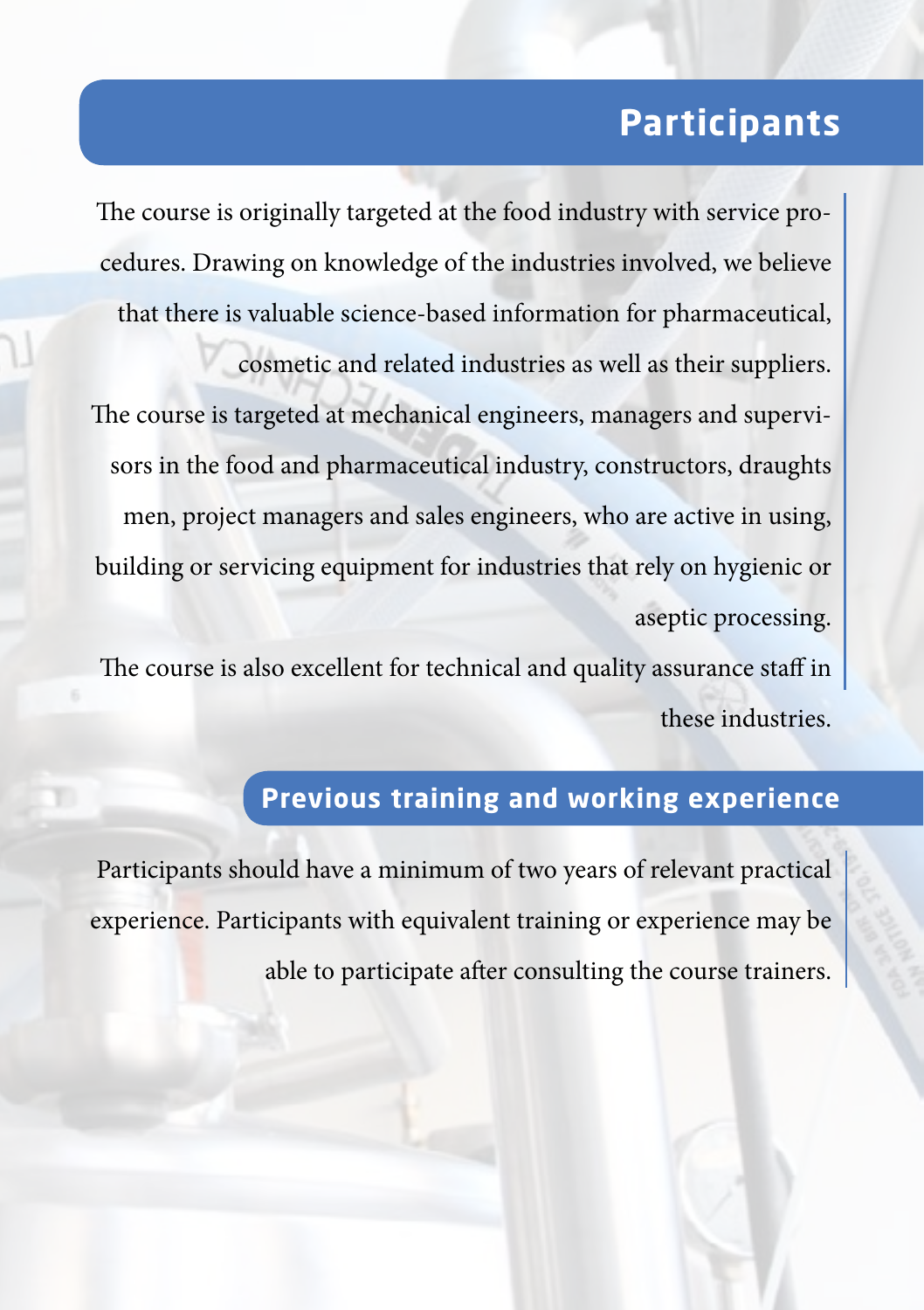#### **The course**

#### **Course duration**

The course duration is four days, starting at 8.30 and ending at 17.30 - full see program on pages 5-8. Four lunches and three dinners are included.

#### **Form and content**

The course is given from a very practical point of view. The theoretical fundamentals of the different subjects are given in a short and concise way with the course trainers continuously relating these to practice through examples on video, pictures or physical samples. The design guidelines are justified in terms of the basic properties of microbes and original experimental evidence.

Through team case studies, carried out in the Hygienic Design Center and pilot plant, you will get hands-on opportunities to test your new knowledge. The course gives you tools to solve hygienic problems within your own organisation. The course is very interactive because training takes place in small groups. For more information on content, please contact Associate Professor Gun Wirtanen at guwi@food.dtu.dk. There will be an exam (aids allowed). Participants will receive an EHEDG certificate after attending the full course.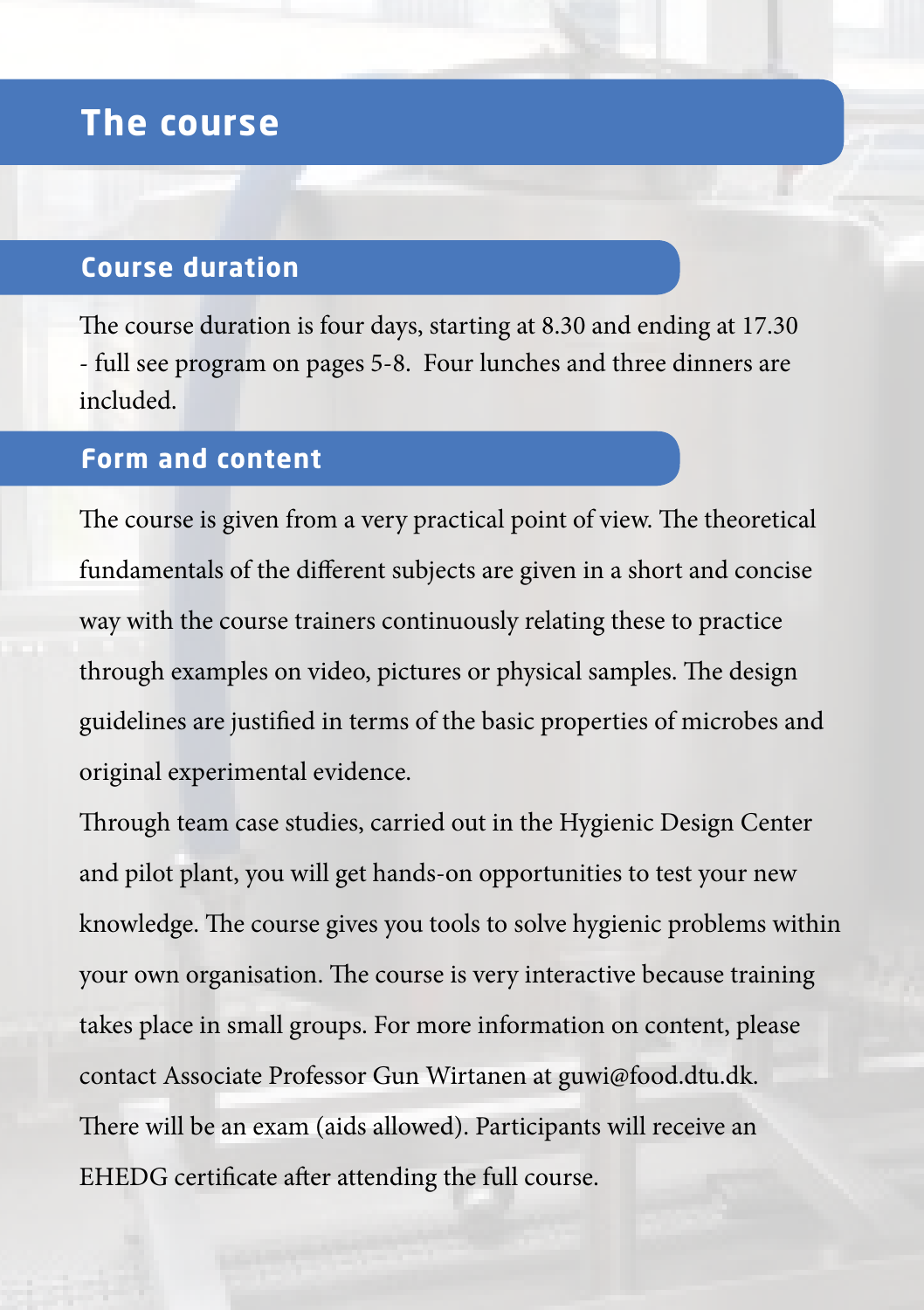### **Costs and cancellation**

#### **Registration fee**

The cost of the course is €2000, inclusive of course notes, coffee/tea, and four lunches and three dinners (ex. VAT). EHEDG members will receive a €200 discount. Note that individual membership can be used only for the person(s) being the member(s).

If more than three employees from the same company want to participate, please contact lihol@food.dtu.dk (coordinator Lissi Holm at DTU Hygienic Design Center) for a special price.

#### **Cancellation**

You can cancel your registration free of charge up until 23 October 2015. If your registration is not canceled, the organisers will charge the full price. Alternatively the company can send a colleague.

#### Contact

For further information regarding the course: Associate Professor Gun Wirtanen, guwi@food.dtu.dk

For questions regarding hotel accommodation and course place: Lissi Holm, lihol@food.dtu.dk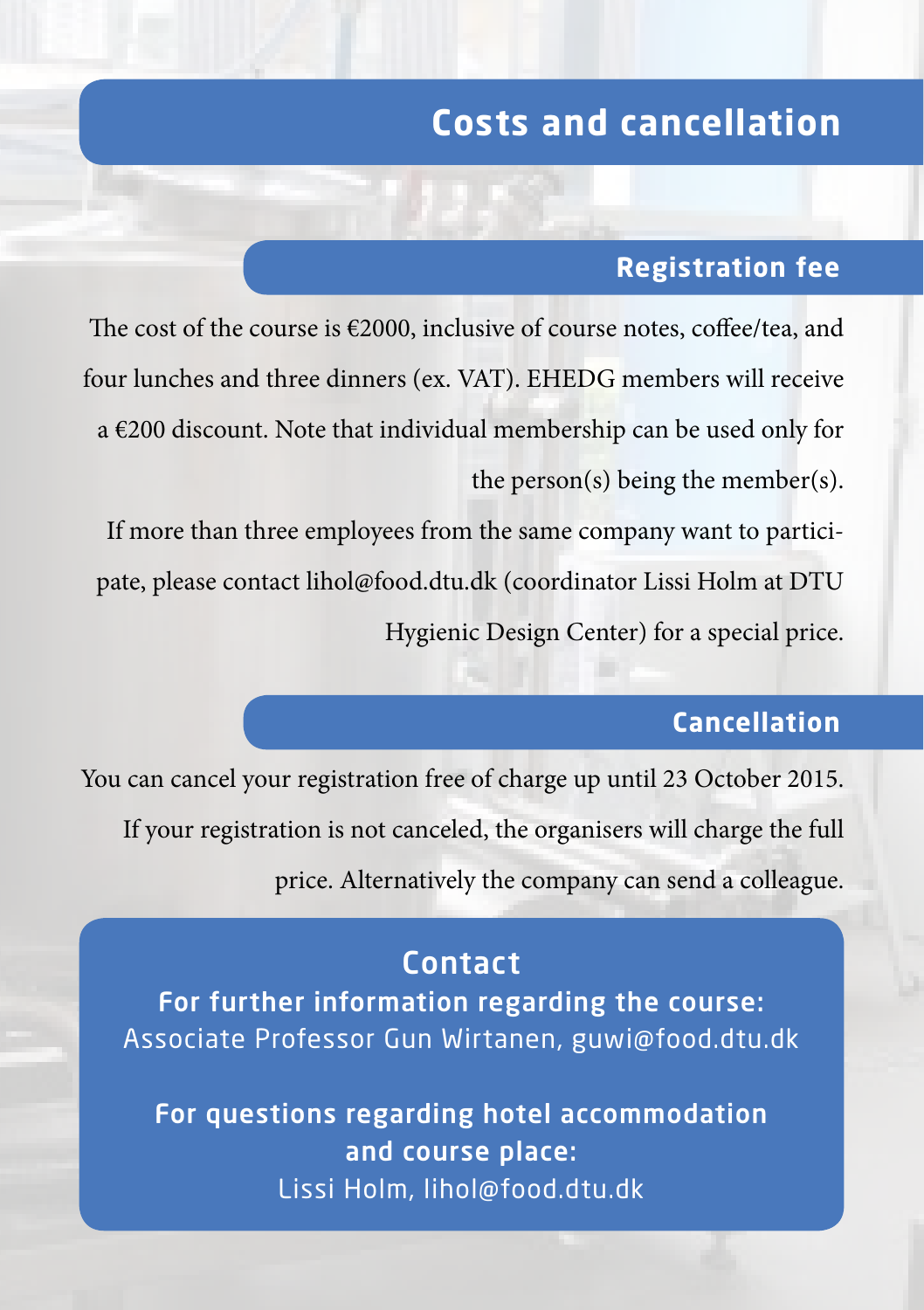### **Day 1**

| $10.00 - 10.30$ | Registration and coffee/tea                        |
|-----------------|----------------------------------------------------|
| $10.30 - 11.15$ | Introduction and participant presentation          |
| $11.15 - 12.00$ | Legal requirements                                 |
| $12.00 - 13.15$ | Lunch break                                        |
| $13.15 - 14.00$ | Scientific background to EHEDG documents           |
| $14.00 - 14.45$ | Hygienic design of open process equipment          |
| $14.45 - 15.30$ | Hygienic design of closed process equipment        |
| $15.30 - 16.00$ | Coffee/tea break                                   |
| $16.00 - 16.45$ | Summary of the day and participant<br>expectations |
| $19.30 -$       | Dinner                                             |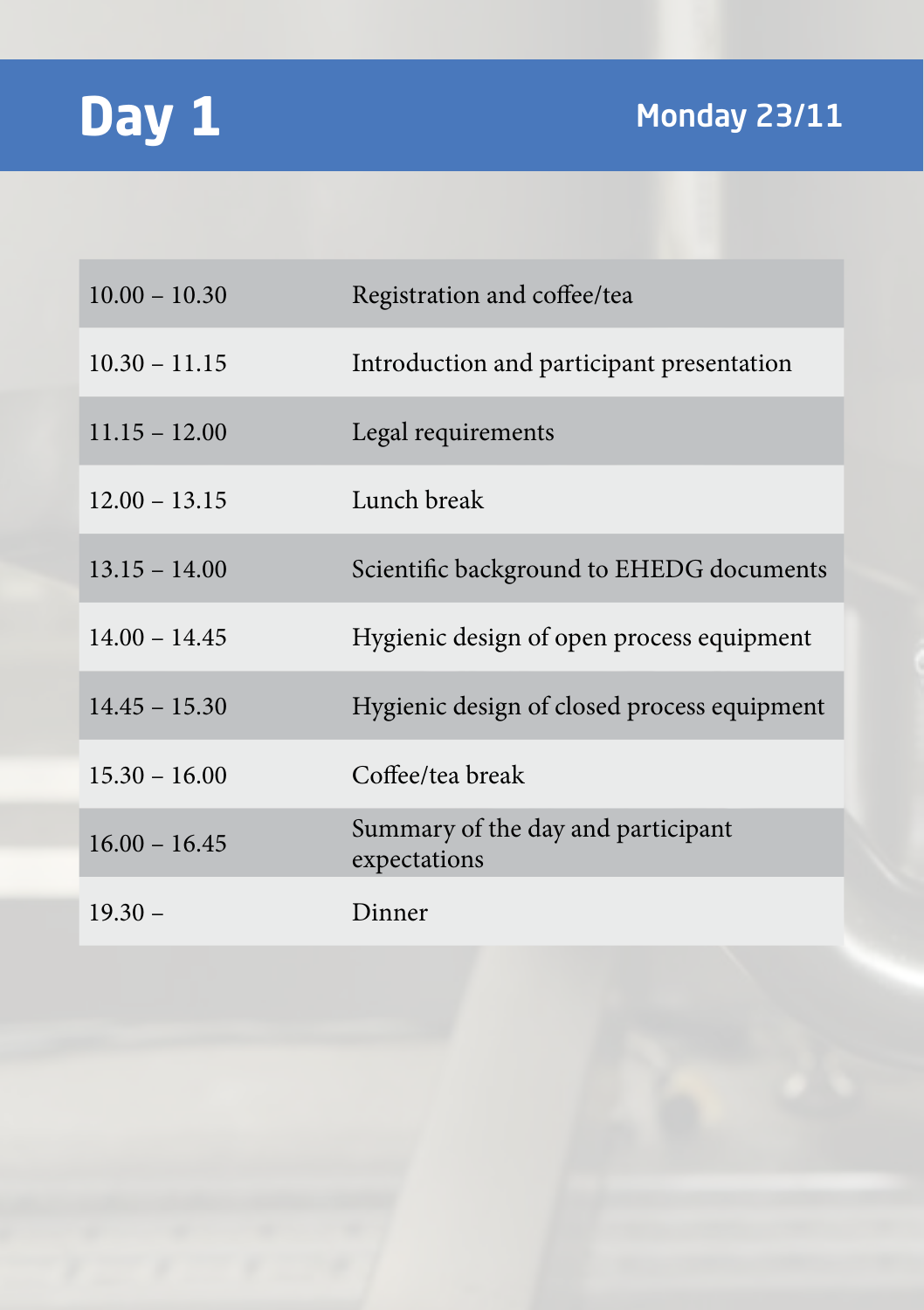

| 08.15 - 08.30   | Registration and coffee/tea                                                                                                     |
|-----------------|---------------------------------------------------------------------------------------------------------------------------------|
| $08.30 - 09.15$ | Certification procedure including EHEDG test<br>procedure for closed equipment                                                  |
| $09.15 - 10.00$ | Food microbiology                                                                                                               |
| $10.00 - 10.30$ | Coffee/tea break                                                                                                                |
| $10.30 - 11.15$ | Surface and air microbiology                                                                                                    |
| $11.15 - 12.00$ | Equipment material - stainless steel and<br>polymers                                                                            |
| $12.00 - 13.15$ | Lunch break                                                                                                                     |
| $13.15 - 14.00$ | Welding stainless steel                                                                                                         |
| $14.00 - 15.30$ | Common demonstration on hygienic design                                                                                         |
| $15.30 - 16.00$ | Coffee/tea break                                                                                                                |
| $16.00 - 17.30$ | Group work 1 - 3: Hygienic design of various<br>process items, surface hygiene and EHEDG<br>test procedure for closed equipment |
| $19.30 -$       | Dinner                                                                                                                          |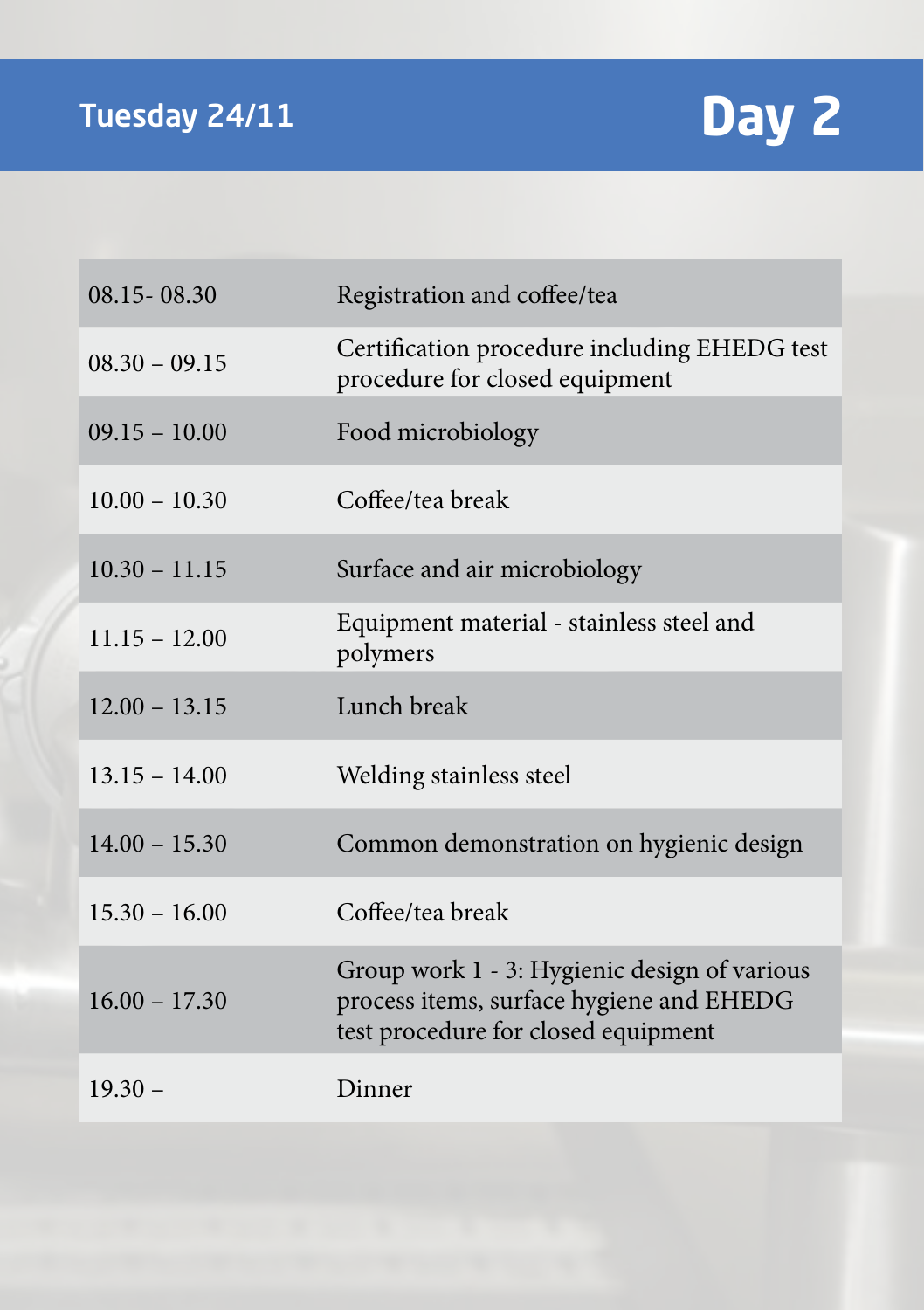# **Day 3** Wednesday 25/11

| 08.15 - 08.30   | Registration and coffee/tea                                                                                                     |
|-----------------|---------------------------------------------------------------------------------------------------------------------------------|
| $08.30 - 09.15$ | Static seals and couplings                                                                                                      |
| $09.15 - 10.00$ | Fluid dynamics                                                                                                                  |
| $10.00 - 10.30$ | Coffee/tea break                                                                                                                |
| $10.30 - 11.15$ | <b>Valves</b>                                                                                                                   |
| $11.15 - 12.00$ | Pumps (dynamic seals) and case study on<br>pumps                                                                                |
| $12.00 - 13.15$ | Lunch break                                                                                                                     |
| $13.15 - 14.00$ | Heat treatment (heat transfer)                                                                                                  |
| $14.00 - 15.30$ | Group work 2 - 3: Hygienic design of various<br>process items, surface hygiene and EHEDG test<br>procedure for closed equipment |
| $15.30 - 16.00$ | Coffee/Tea Break                                                                                                                |
| $16.00 - 17.30$ | Group work 3 - 3: Hygienic design of various<br>process items, surface hygiene and EHEDG test<br>procedure for closed equipment |
| $19.30 -$       | Dinner                                                                                                                          |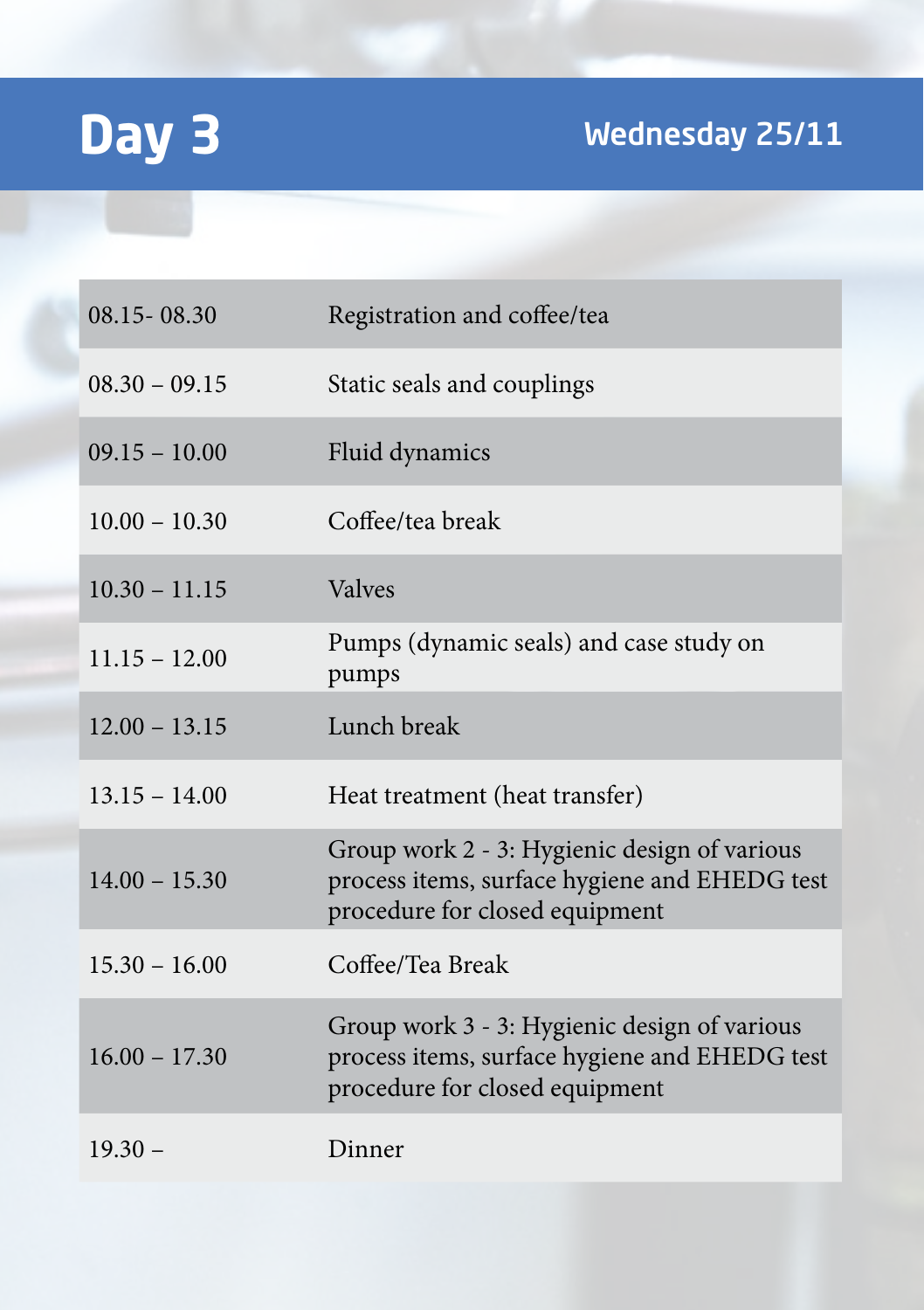# Thursday 26/11 **Day 4**

| 08.15 - 08.30   | Registration and coffee/tea                                                             |
|-----------------|-----------------------------------------------------------------------------------------|
| $08.30 - 09.15$ | Cleaning & Disinfection - Cleaning Procedures<br>in Open and Closed Processes           |
| $09.15 - 10.00$ | Cleaning and disinfection - Cleaning agents &<br>disinfectants                          |
| $10.00 - 10.30$ | Coffee/tea break                                                                        |
| $10.30 - 11.15$ | Foodgrade lubricants                                                                    |
| $11.15 - 12.00$ | Exam (aids allowed)                                                                     |
| $12.00 - 13.15$ | Lunch break                                                                             |
| $13.15 - 14.00$ | Integration, installation and maintenance                                               |
| $14.00 - 14.45$ | Building and process layout                                                             |
| $14.45 - 15.30$ | Concluding remarks, course certificates and<br>course evaluation by participants        |
| $15.30 - 16.00$ | Coffee/tea break with sandwiches                                                        |
| $16.00 - 16.45$ | Bus to Copenhagen and thereafter to the hotel<br>for those who are staying until Friday |